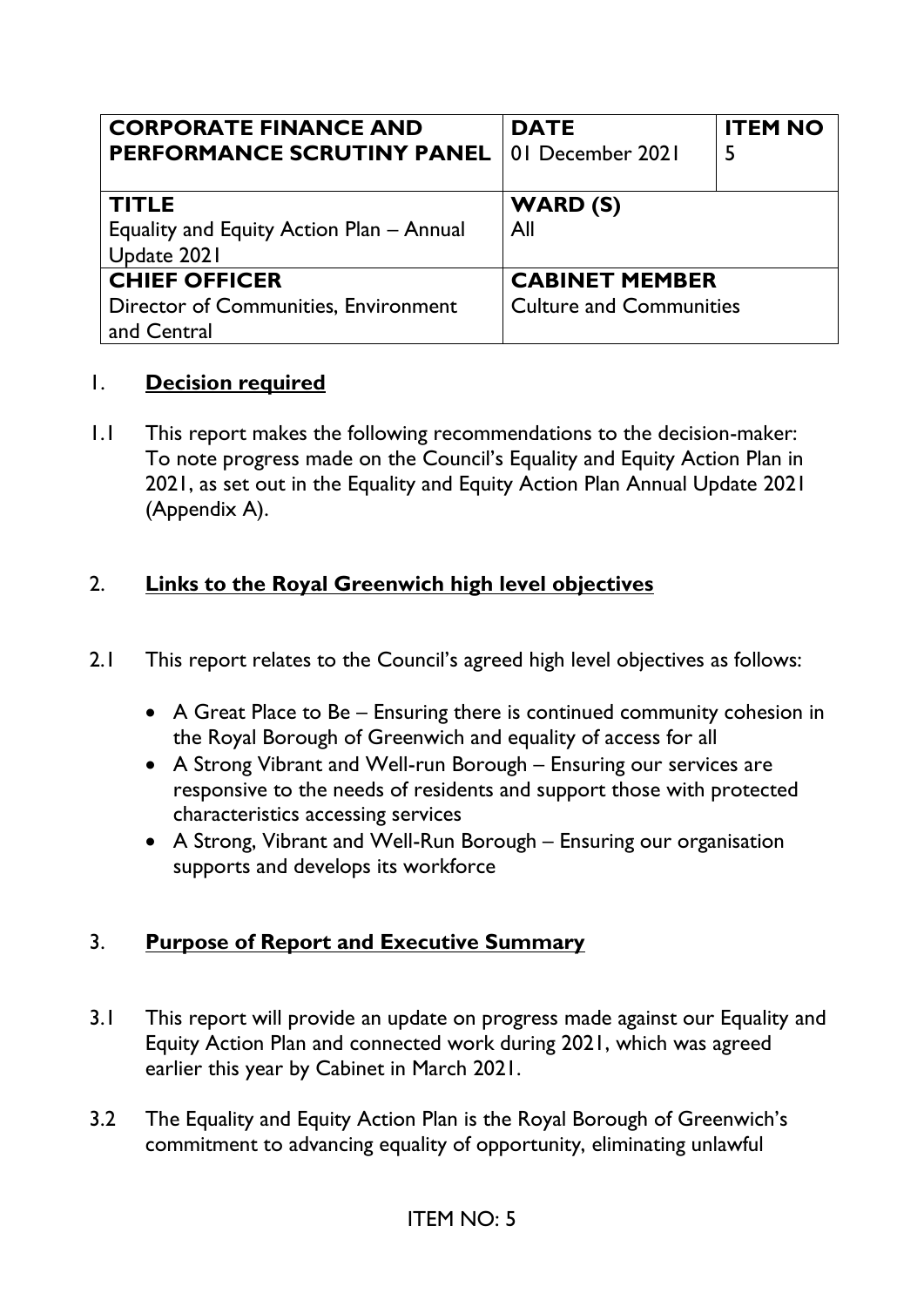discrimination, harassment and victimisation and fostering good relations within our organisation and our community.

- 3.3. This report will include a timeline of key activities over the past 18 months, self-assessment using the Local Government Association's Equality Framework, our achievements, areas to focus on for the next year and progress made against our Equality Objectives 2020-2024.
- 3.4 Full details of the update are contained in Appendix A.

## 4. **Introduction and Background**

- 4.1 The Royal Borough of Greenwich is subject to specific duties under the Equality Act to help us comply with the Public Sector Equality Duty. As a local authority, we must:
	- Prepare and publish Equality Objectives at least every 4 years these must be specific and measurable
	- Publish equality information at least once a year to show how we've complied with the Equality Duty
- 4.2 In October 2020, Cabinet agreed an Equality and Equity Charter and a new set of Equality Objectives for the period of 2020-2024. The Charter and Objectives were developed through extensive consultation with staff, councillors, trade unions representatives, local voluntary and community groups, partner organisations and residents. Consultation started internally in January-March 2020 and then externally in July-August 2020.
- 4.3 The Equality Objectives and SMART actions are derived from the Charter and feedback from the consultation described above.
- 4.4 Following agreement of the Charter and Objectives, officers from a number of teams worked with senior leaders to co-produce the Equality and Equity Action Plan.
- 4.5 The Equality and Equity Action Plan brings together the commitments of the Charter, our new Objectives and consultation, providing a practical method for ensuring that we are delivering on our pledges and our legal duties. The Action Plan was agreed by Cabinet in March 2021.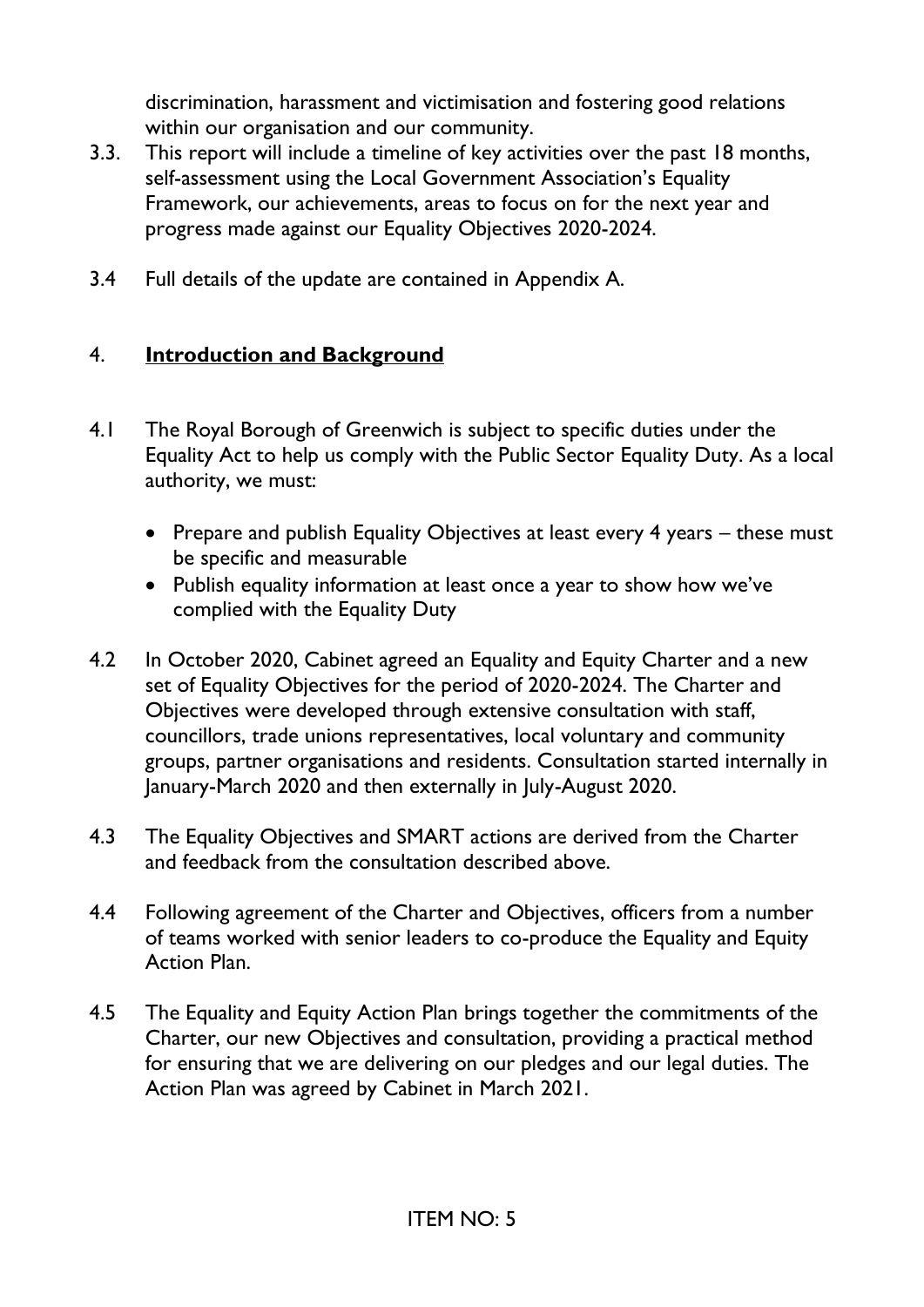## **5. Equality and Equity Action Plan and Annual Update Report**

- 5.1 The Equality and Equity Action Plan provides:
	- An overview of both the Equality and Equity Charter and Equality **Objectives**
	- An assessment of the Council's current position using the Local Government Association's 'Equality Framework for Local Government'
	- An overview on the processes and structures the Council will put in place to manage, develop and report on the Equality Objectives and associated actions
	- A high level workplan for delivery
- 5.2 This Report provides an update on progress made against the Equality and Equity Action Plan. The full Annual Update for the Equality and Equity Action Plan 2021 is attached in Appendix A.
- 5.3 The Annual Update provides information on:
	- A timeline of key activities over the past 18 months;
	- A self-assessment of our performance using the Local Government Association's Equality Framework;
	- Our key achievements and why they have been successful;
	- Areas that we will focus on for the next year; and
	- Progress made against our Equality Objectives 2020-2024.

### **6. Oversight**

- 6.1 The Cabinet Member for Culture and Communities and the Director of Communities, Environment and Central have overall responsibility for the Equality and Equity Action Plan.
- 6.2. This is a truly corporate agenda, with a range of delivery partners and stakeholders from across the organisation contributing to its success. Please see the EDI Systems Model in Appendix B for a full overview of political, strategic and operational responsibility for this work.
- 6.3 As agreed in the Equality and Equity Action Plan, an officer-led Equality, Diversity and Inclusion (EDI) Steering Group was established in March 2021.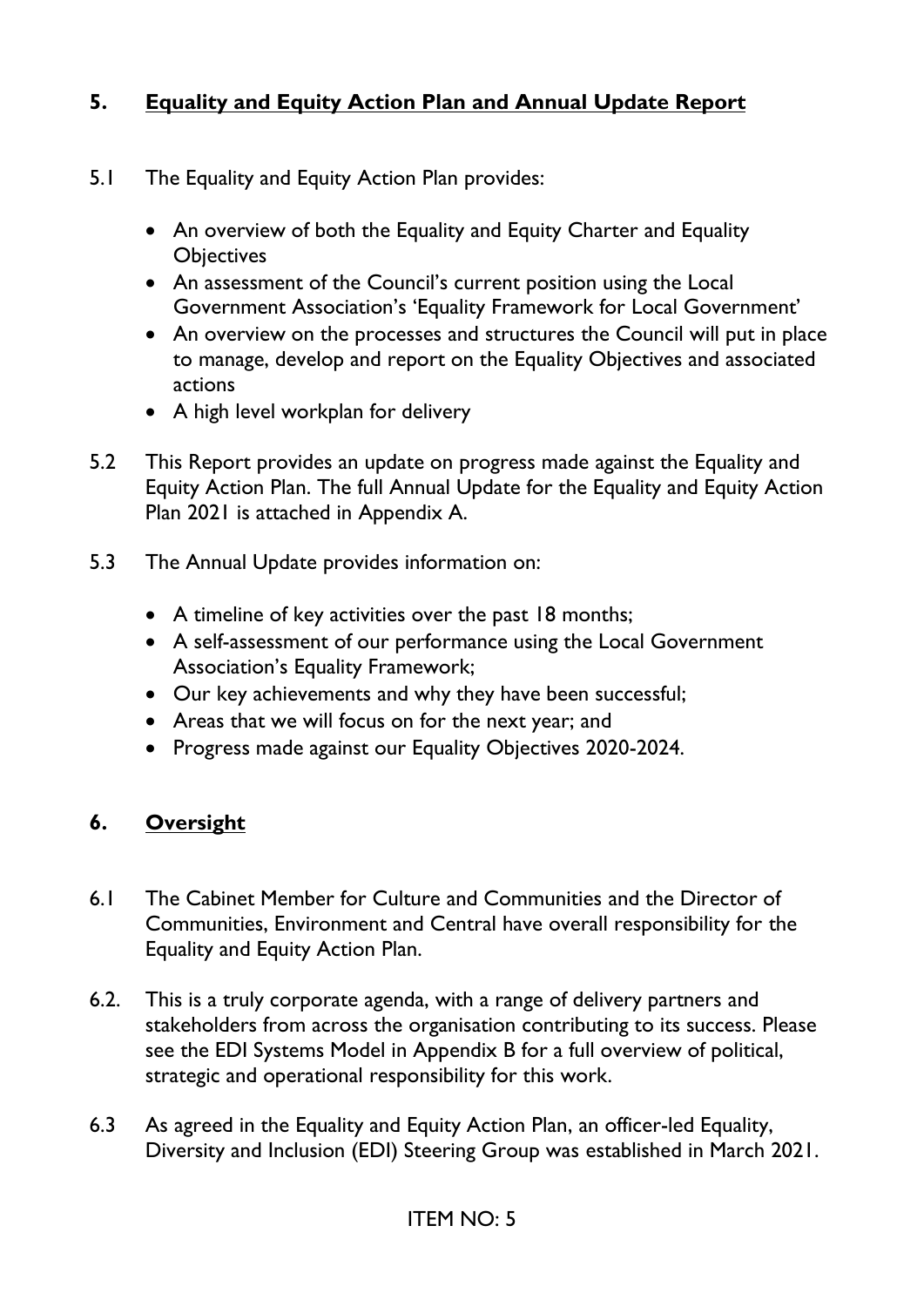- 6.2 The EDI Steering Group is responsible for monitoring, reviewing, reporting and overseeing the delivery and further development of the Equality Objectives 2020-2024, which form a key part of our Equality and Equity Action Plan. The Group is chaired by a member of GMT and includes representation from each Directorate, HR, Staff Networks, Communications and Continuous Improvement.
- 6.3 As also agreed by the Equality and Equity Action Plan, the Council has supported the establishment of a community-led Royal Greenwich Equality Network. This Network in its early stages and is being chaired by METRO GAVS and supported by the Voluntary and Community Sector team.

## 7. **Reporting**

- 7.1 Cabinet agreed in March 2021 that the Annual Update on the Equality and Equity Action Plan will contain the relevant qualitative and quantitative data needed to evidence progress, refreshing the previous format for Equalities reporting (the Headline Equality Measures report) to reflect our current position and new Equality Objectives 2020-2024. The previous measures would no longer be relevant or appropriate for measuring progress.
- 7.2 Therefore, the content contained in this Annual Update on the Equality and Equity Action Plan will look different to previous years, as there is a new set of Equality Objectives for 2020-2024 which are part of our overall Equality and Equity Action Plan.

### 5. **Available Options**

5.1 Note progress made on the Equality and Equity Action Plan, as set out in the Equality and Equity Action Plan Annual Update 2021 (Appendix A).

### 6. **Preferred Option**

6.1 Note progress made on the Equality and Equity Action Plan, as set out in the Equality and Equity Action Plan Annual Update 2021 (Appendix A).

### 7. **Reasons for Recommendations**

7.1 The Council is required under the Equality Act, and Public Sector Equality Duty, to: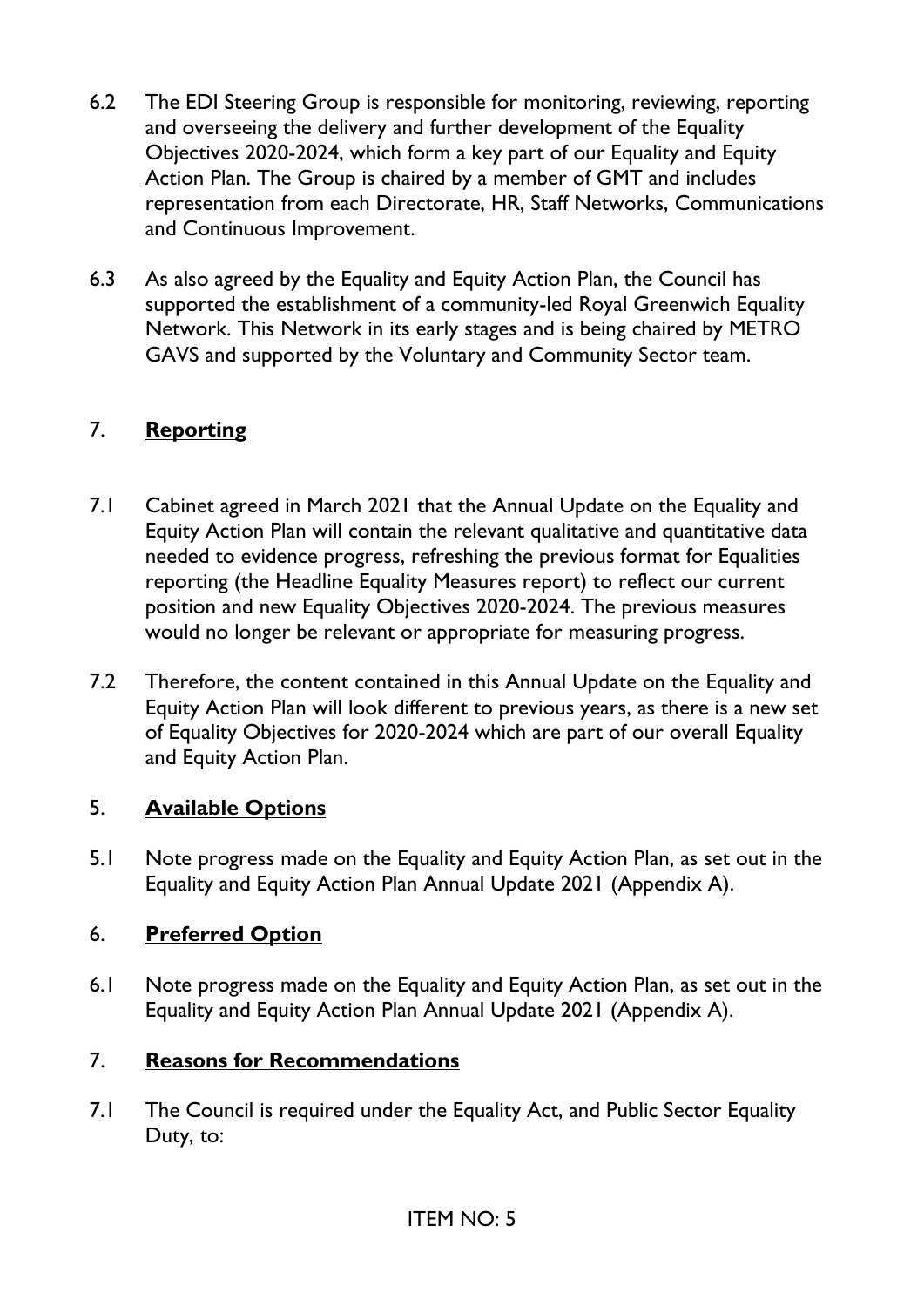- Produce four yearly Equality Objectives, which are specific and measurable (contained within our Equality and Equity Action Plan) and
- To publish equality information at least once a year to show how we've complied with this.

# 10. **Cross-Cutting Issues and Implications**

| <b>Issue</b>           | <b>Implications</b>                   | <b>Sign-off</b>       |
|------------------------|---------------------------------------|-----------------------|
| <b>Legal including</b> | The purpose of this report is to      | John                  |
| Human Rights Act       | update the Scrutiny Panel on          | Scarborough,          |
|                        | progress made on the Council's        | Director of           |
|                        | Equality and Equity Action Plan in    | <b>Legal Services</b> |
|                        | 2021. The report is for noting only   | 14/11/21              |
|                        | and no decisions will be taken. As    |                       |
|                        | such, there are no legal implications |                       |
|                        | arising from the report               |                       |
| <b>Finance and</b>     | There are no financial implications   | Damon Cook,           |
| other resources        | arising from this report.             | Director of           |
|                        |                                       | Finance,              |
|                        |                                       | 16/11/21              |
| <b>Equalities</b>      | This report is submitted in support   | Grace Roman,          |
|                        | of the Royal Borough of Greenwich's   | Principal             |
|                        | commitment to the Equality Act        | Improvement           |
|                        | 2010 and the Public Sector Equality   | Partner               |
|                        | Duty, which requires public bodies    | 12/11/21              |
|                        | to pay due regard to:                 |                       |
|                        | eliminate unlawful<br>(i)             |                       |
|                        | discrimination, harassment,           |                       |
|                        | victimisation and other               |                       |
|                        | conduct prohibited by the             |                       |
|                        | Act;                                  |                       |
|                        | (ii)<br>Advance equality of           |                       |
|                        | opportunity between                   |                       |
|                        | people from different                 |                       |
|                        | groups; and                           |                       |
|                        | Foster good relations<br>(iii)        |                       |
|                        | between people from                   |                       |
|                        | different groups. Part of             |                       |
|                        | our commitment to this is             |                       |
|                        | to produce four yearly                |                       |
|                        | objectives, which are                 |                       |
|                        | specific and measurable.              |                       |

ITEM NO: 5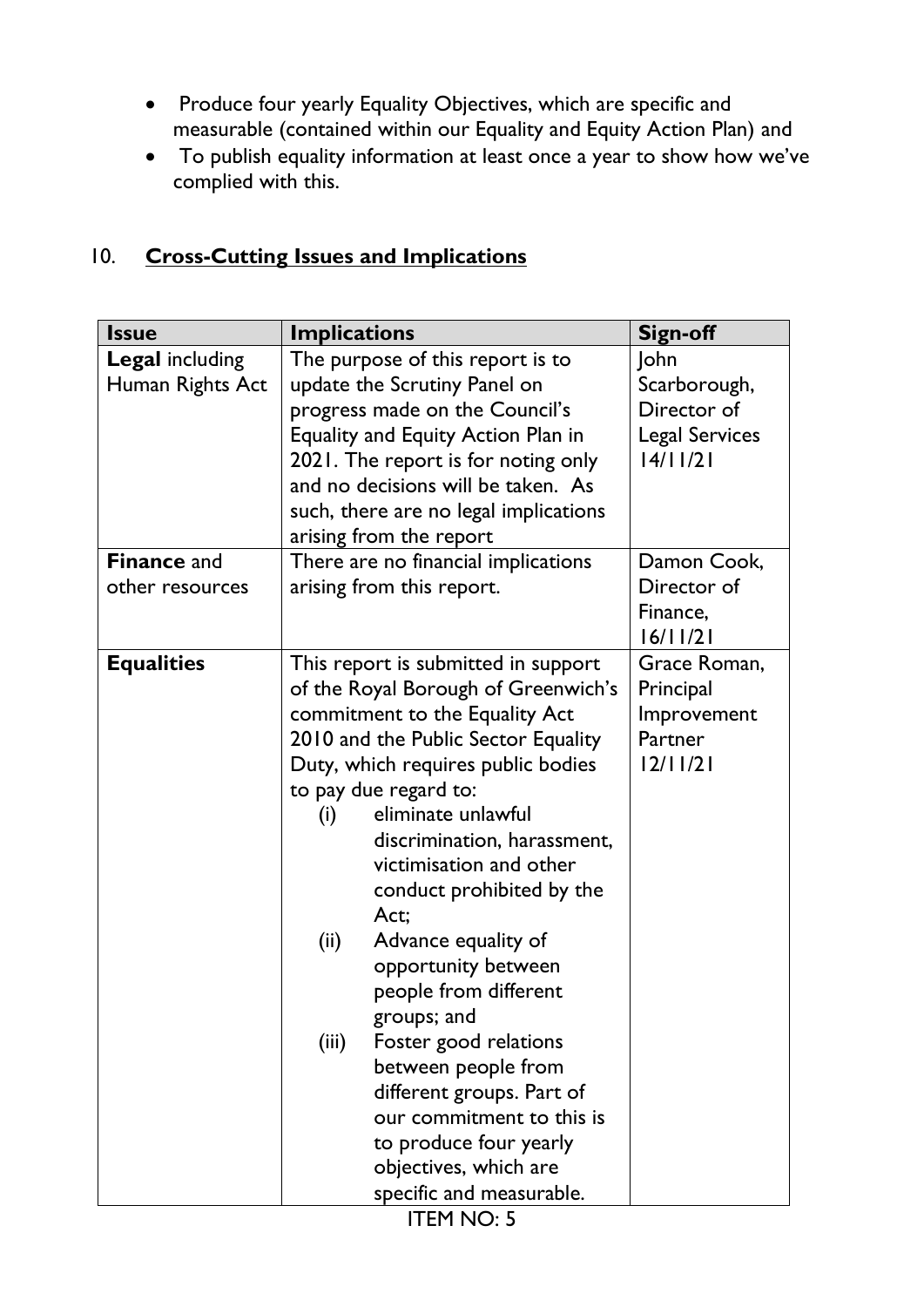|                       | There are no decisions<br>recommended through this<br>paper, it is an update on<br>progress on the agreed<br><b>Equality Objectives.</b>                                                                         |                                                                 |
|-----------------------|------------------------------------------------------------------------------------------------------------------------------------------------------------------------------------------------------------------|-----------------------------------------------------------------|
|                       | This report is an annual update on<br>our progress made towards our<br>Equality and Equity Action Plan,<br>which contains the Equality and<br><b>Equity Charter and Equality</b><br><b>Objectives 2020-2024.</b> |                                                                 |
| <b>Climate change</b> | There are no implications for the<br>Environment                                                                                                                                                                 | Grace Roman,<br>Principal<br>Improvement<br>Partner<br>12/11/21 |

### 11. **Report Appendices**

- 11.1 The following documents are to be published with and form part of the report:
	- Appendix A: Equality and Equity Action Plan Annual Update 2021

### 12. **Background Papers**

- [Equality and Equity Action Plan](https://committees.royalgreenwich.gov.uk/Document.ashx?czJKcaeAi5tUFL1DTL2UE4zNRBcoShgo=SFHrtkcZjBnGJBC1B%2fPLp5dxkpZqTmRTiv2NStQfYpEKl3PPA%2f18ug%3d%3d&rUzwRPf%2bZ3zd4E7Ikn8Lyw%3d%3d=pwRE6AGJFLDNlh225F5QMaQWCtPHwdhUfCZ%2fLUQzgA2uL5jNRG4jdQ%3d%3d&mCTIbCubSFfXsDGW9IXnlg%3d%3d=hFflUdN3100%3d&kCx1AnS9%2fpWZQ40DXFvdEw%3d%3d=hFflUdN3100%3d&uJovDxwdjMPoYv%2bAJvYtyA%3d%3d=ctNJFf55vVA%3d&FgPlIEJYlotS%2bYGoBi5olA%3d%3d=NHdURQburHA%3d&d9Qjj0ag1Pd993jsyOJqFvmyB7X0CSQK=ctNJFf55vVA%3d&WGewmoAfeNR9xqBux0r1Q8Za60lavYmz=ctNJFf55vVA%3d&WGewmoAfeNQ16B2MHuCpMRKZMwaG1PaO=ctNJFf55vVA%3d)
- [Equality and Equity Charter](https://committees.royalgreenwich.gov.uk/Document.ashx?czJKcaeAi5tUFL1DTL2UE4zNRBcoShgo=uTY81WHXuBP%2b%2bdr59ohtuYacYsMHWT7cpfFdoNDP59EQ1RMpvG9kzA%3d%3d&rUzwRPf%2bZ3zd4E7Ikn8Lyw%3d%3d=pwRE6AGJFLDNlh225F5QMaQWCtPHwdhUfCZ%2fLUQzgA2uL5jNRG4jdQ%3d%3d&mCTIbCubSFfXsDGW9IXnlg%3d%3d=hFflUdN3100%3d&kCx1AnS9%2fpWZQ40DXFvdEw%3d%3d=hFflUdN3100%3d&uJovDxwdjMPoYv%2bAJvYtyA%3d%3d=ctNJFf55vVA%3d&FgPlIEJYlotS%2bYGoBi5olA%3d%3d=NHdURQburHA%3d&d9Qjj0ag1Pd993jsyOJqFvmyB7X0CSQK=ctNJFf55vVA%3d&WGewmoAfeNR9xqBux0r1Q8Za60lavYmz=ctNJFf55vVA%3d&WGewmoAfeNQ16B2MHuCpMRKZMwaG1PaO=ctNJFf55vVA%3d)
- [Equality Objectives 2020-2024](https://committees.royalgreenwich.gov.uk/Document.ashx?czJKcaeAi5tUFL1DTL2UE4zNRBcoShgo=7uwBPMimIOCSS%2fzQC5kf83sIvkLCcdqlui9OLTiMOCA1t4XTYhk4Gw%3d%3d&rUzwRPf%2bZ3zd4E7Ikn8Lyw%3d%3d=pwRE6AGJFLDNlh225F5QMaQWCtPHwdhUfCZ%2fLUQzgA2uL5jNRG4jdQ%3d%3d&mCTIbCubSFfXsDGW9IXnlg%3d%3d=hFflUdN3100%3d&kCx1AnS9%2fpWZQ40DXFvdEw%3d%3d=hFflUdN3100%3d&uJovDxwdjMPoYv%2bAJvYtyA%3d%3d=ctNJFf55vVA%3d&FgPlIEJYlotS%2bYGoBi5olA%3d%3d=NHdURQburHA%3d&d9Qjj0ag1Pd993jsyOJqFvmyB7X0CSQK=ctNJFf55vVA%3d&WGewmoAfeNR9xqBux0r1Q8Za60lavYmz=ctNJFf55vVA%3d&WGewmoAfeNQ16B2MHuCpMRKZMwaG1PaO=ctNJFf55vVA%3d)